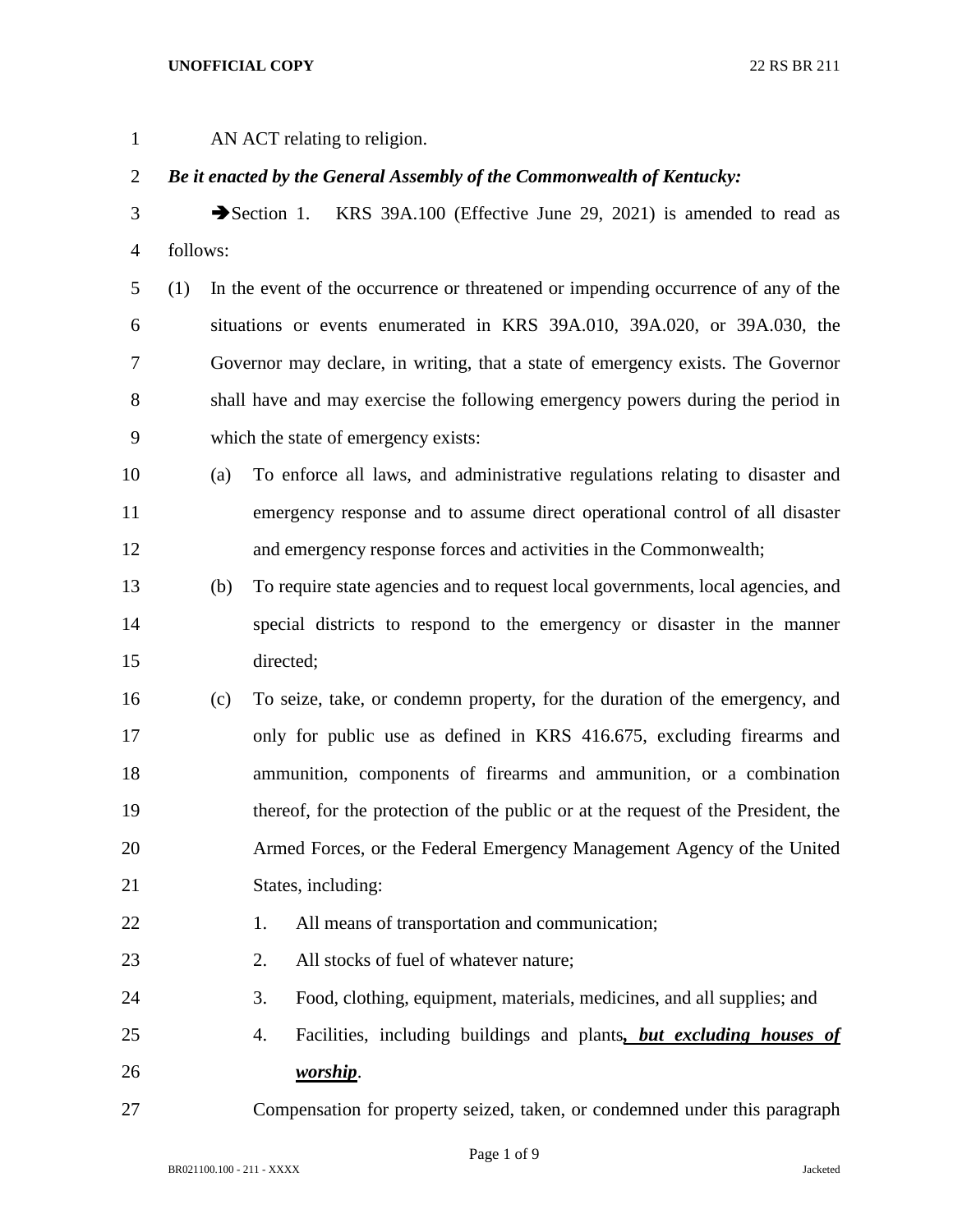- shall be determined using the process in KRS 416.540 to 416.670 to determine value;
- (d) To sell, lend, give, or distribute any of the property under paragraph (c) of this subsection among the inhabitants of the Commonwealth and to account to the State Treasurer for any funds received for the property;
- (e) To make compensation for the property seized, taken, or condemned under paragraph (c) of this subsection;
- (f) To exclude all nonessential, unauthorized, disruptive, or otherwise uncooperative personnel from the scene of the emergency, and to command those persons or groups assembled at the scene to disperse. A person who refuses to leave an area in which a written order of evacuation has been issued in accordance with a written declaration of emergency or a disaster may be forcibly removed to a place of safety or shelter, or may, if this is resisted, be arrested by a peace officer. Forcible removal or arrest shall not be exercised as options until all reasonable efforts for voluntary compliance have been exhausted;
- (g) To declare curfews and establish their limits;
- (h) To prohibit or limit the sale or consumption of goods, in the event of a shortage of goods, excluding firearms and ammunition, components of firearms and ammunition, or a combination thereof, or commodities for the duration of the emergency;
- (i) To grant emergency authority to pharmacists pursuant to KRS 315.500, for the duration of the emergency;
- (j) To request any assistance from agencies of the United States as necessary and appropriate to meet the needs of the people of the Commonwealth;
- (k) Upon the recommendation of the Secretary of State, to declare by executive order a different time or place for holding elections in an election area for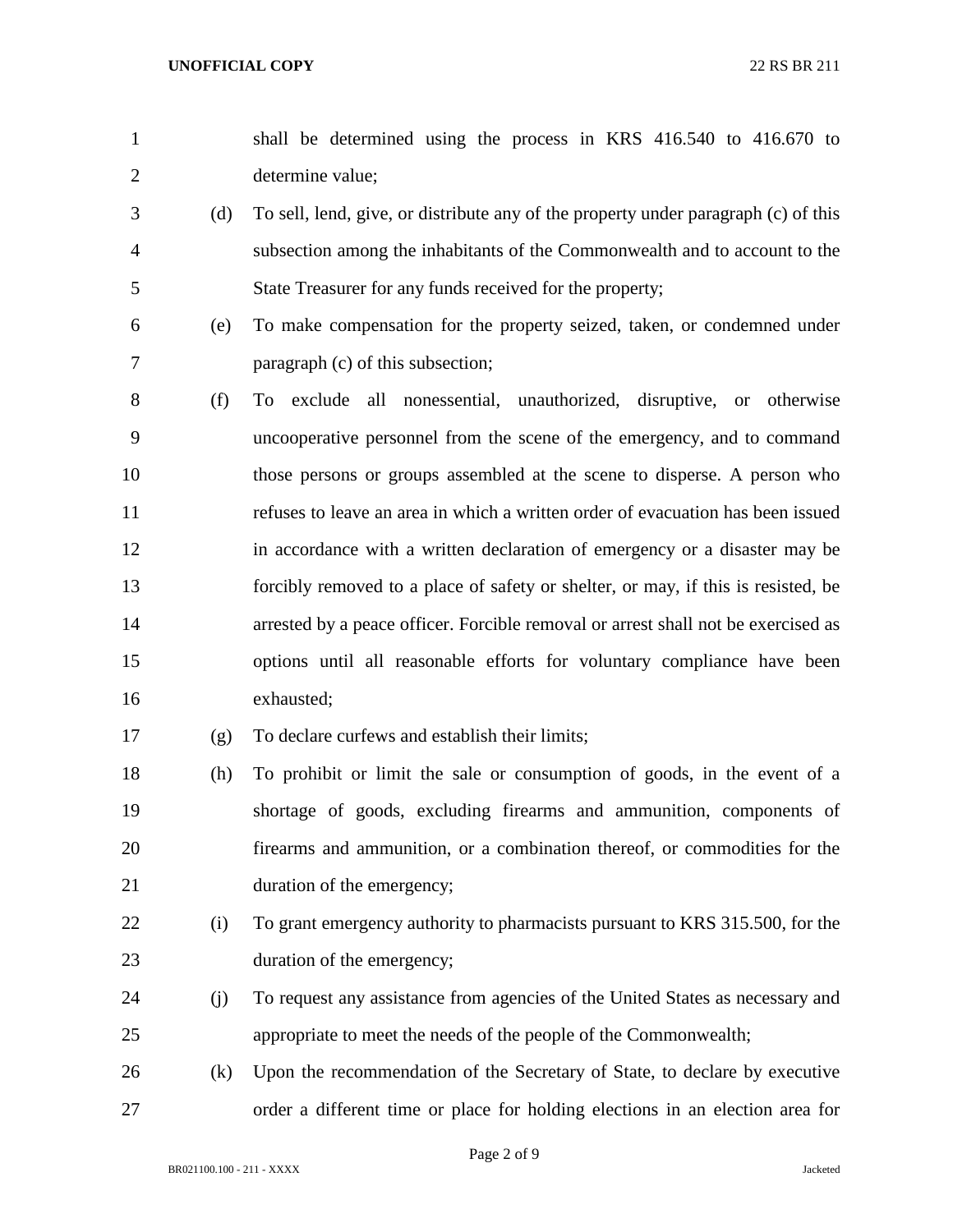| $\mathbf{1}$   |     | which a state of emergency has been declared for part or all of the election            |
|----------------|-----|-----------------------------------------------------------------------------------------|
| $\overline{2}$ |     | area. The election shall be held within thirty-five (35) days from the date of          |
| 3              |     | the suspended or delayed election. The executive order shall remain in effect           |
| $\overline{4}$ |     | until the date of the suspended or delayed election regardless of the time              |
| 5              |     | limitations in KRS 39A.090 and shall not be changed except by action of the             |
| 6              |     | General Assembly. The State Board of Elections shall establish procedures for           |
| $\tau$         |     | election officials to follow. Any procedures established under this paragraph           |
| $8\,$          |     | shall be subject to the approval of the Secretary of State and the Governor by          |
| 9              |     | respective executive orders; and                                                        |
| 10             |     | Except as prohibited by this section or other law, to take action necessary to<br>(1)   |
| 11             |     | execute those powers enumerated in paragraphs (a) to $(k)$ of this subsection.          |
| 12             | (2) | Within thirty (30) days of a declared emergency, and every thirty (30) days             |
| 13             |     | thereafter, the Governor shall report to the General Assembly, if in session, or to the |
| 14             |     | Legislative Research Commission if the General Assembly is not in session, on a         |
| 15             |     | form provided by the Commission detailing:                                              |
| 16             |     | All expenditures relating to contracts issued during the emergency under KRS<br>(a)     |
| 17             |     | 45A.085 or 45A.095, or under any provision for which a state agency does not            |
| 18             |     | solicit bids or proposals for a contract; and                                           |
| 19             |     | All revenues received from the federal government in response to the declared<br>(b)    |
| 20             |     | emergency, any expenditures or expenditure plan for the federal funds by                |
| 21             |     | federal program, the state agency or program that was allocated the federal             |
| 22             |     | funds, and any state fund expenditures required to match the federal funds.             |
| 23             | (3) | In the event of the occurrence or threatened or impending occurrence of any of the      |
| 24             |     | situations or events contemplated by KRS 39A.010, 39A.020, or 39A.030, which in         |
| 25             |     | the judgment of a local chief executive officer is of such severity or complexity as    |
| 26             |     | to require the exercise of extraordinary emergency measures, the county                 |
| 27             |     | judge/executive of a county other than an urban-county government, or mayor of a        |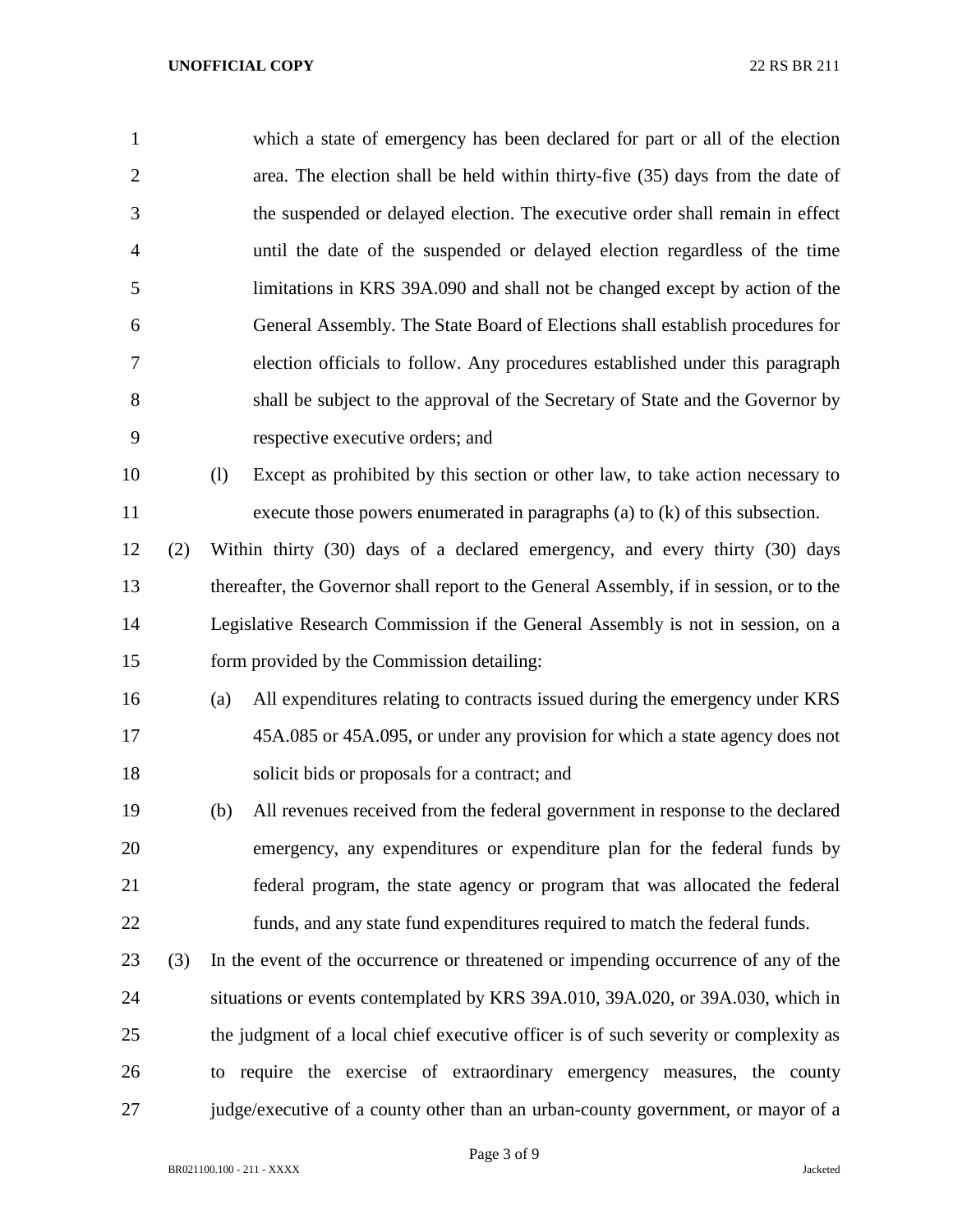## **UNOFFICIAL COPY** 22 RS BR 211

 city or urban-county government, or chief executive of other local governments or their designees as provided by ordinance of the affected county, city, or urban- county may declare in writing that a state of emergency exists, and thereafter, subject to any orders of the Governor, shall have and may exercise for the period as the state of emergency exists or continues, the following emergency powers:

- (a) To enforce all laws and administrative regulations relating to disaster and emergency response and to direct all local disaster and emergency response forces and operations in the affected county, city, urban-county, or charter county;
- (b) To exclude all nonessential, unauthorized, disruptive, or uncooperative personnel from the scene of the emergency, and to command persons or groups of persons at the scene to disperse. A person who refuses to leave an area in which a written order of evacuation has been issued in accordance with a written declaration of emergency or a disaster may be forcibly removed to a place of safety or shelter, or may, if this is resisted, be arrested by a peace officer. Forcible removal or arrest shall not be exercised as options until all reasonable efforts for voluntary compliance have been exhausted;

(c) To declare curfews and establish their limits;

 (d) To order immediate purchase or rental of, contract for, or otherwise procure, without regard to procurement codes or budget requirements, the goods and services essential for protection of public health and safety or to maintain or to restore essential public services; and

 (e) To request emergency assistance from any local government or special district and, through the Governor, to request emergency assistance from any state agency and to initiate requests for federal assistance as are necessary for protection of public health and safety or for continuation of essential public services.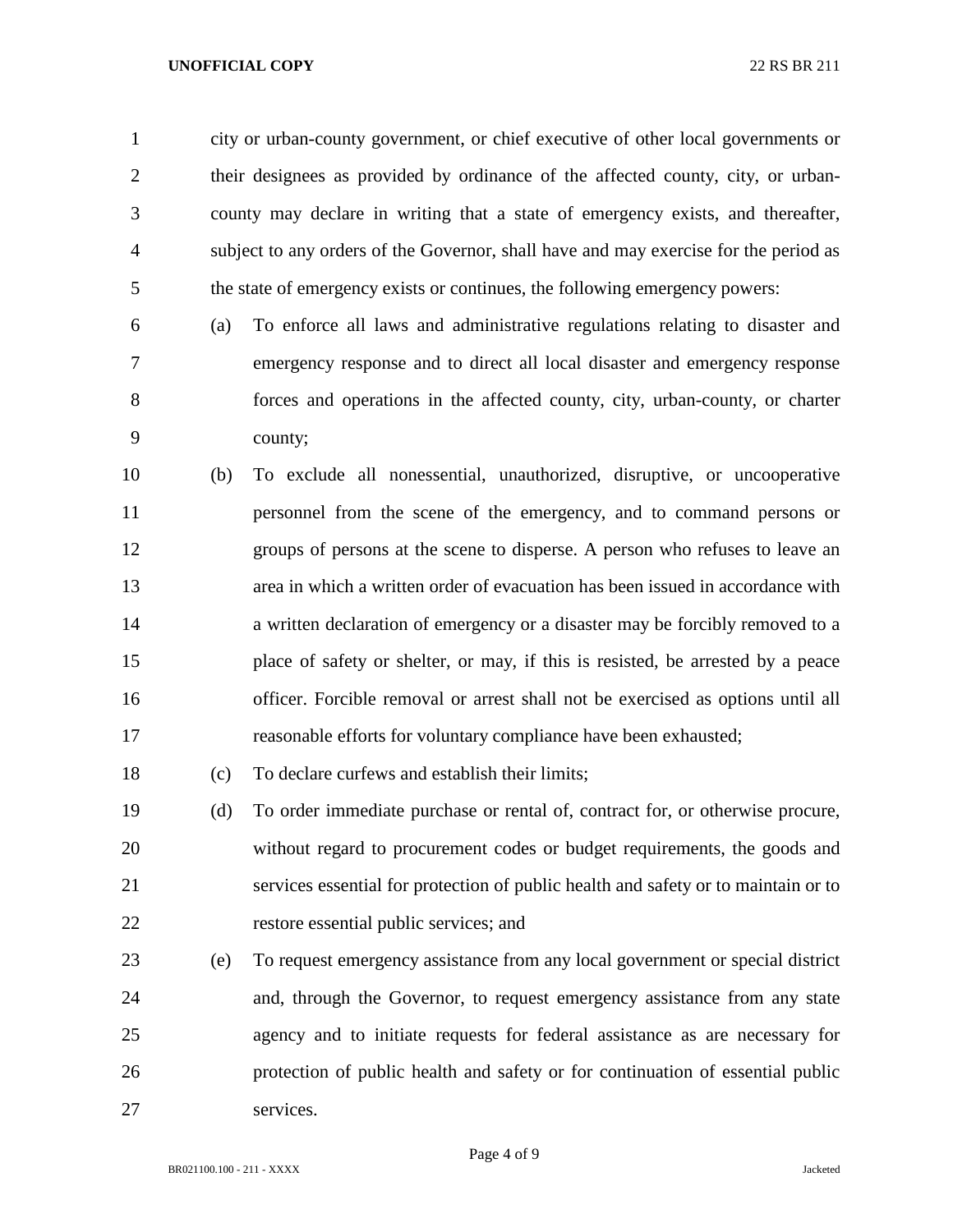## **UNOFFICIAL COPY** 22 RS BR 211

| $\mathbf{1}$   | (4) |     | Nothing in this section shall be construed to allow any governmental entity to     |
|----------------|-----|-----|------------------------------------------------------------------------------------|
| $\overline{2}$ |     |     | impose additional restrictions on:                                                 |
| 3              |     | (a) | The lawful possession, transfer, sale, transport, carrying, storage, display, or   |
| 4              |     |     | use of firearms and ammunition or components of firearms and ammunition;           |
| 5              |     | (b) | The right of the people to exercise free speech, freedom of the press, to          |
| 6              |     |     | petition their government for redress of injuries, or to peaceably assemble; or    |
| 7              |     | (c) | The right of the people to worship, worship in person, or to act or refuse to act  |
| 8              |     |     | in a manner motivated by a sincerely held religious belief.                        |
| 9              | (5) |     | Nothing in this section shall be construed to allow any governmental entity to     |
| 10             |     |     | impose restrictions on the right of the people to:                                 |
| 11             |     | (a) | Peaceably assemble; or                                                             |
| 12             |     | (b) | Worship, worship in person, or to act or refuse to act in a manner motivated       |
| 13             |     |     | by a sincerely held religious belief.                                              |
| 14             | (6) | (a) | A governmental entity shall not prohibit a religious organization from             |
| 15             |     |     | operating or engaging in religious services during a declared emergency to         |
| 16             |     |     | the same or greater extent that other organizations or businesses that             |
| 17             |     |     | provide essential services necessary and vital to the health and welfare of        |
| 18             |     |     | the public are permitted to operate.                                               |
| 19             |     | (b) | Paragraph (a) of this subsection shall not prohibit the Governor from              |
| 20             |     |     | <i>requiring religious organizations to comply with neutral health, safety, or</i> |
| 21             |     |     | occupancy requirements that are applicable to all organizations and                |
| 22             |     |     | businesses that provide essential services. However, no health, safety, or         |
| 23             |     |     | occupancy requirement may impose a substantial burden on a religious               |
| 24             |     |     | organization or its services unless applying the burden to the religion or         |
| 25             |     |     | religious service in the particular instance is essential to further a             |
| 26             |     |     | compelling governmental interest and is the least-restrictive means of             |
| 27             |     |     | furthering that compelling governmental interest.                                  |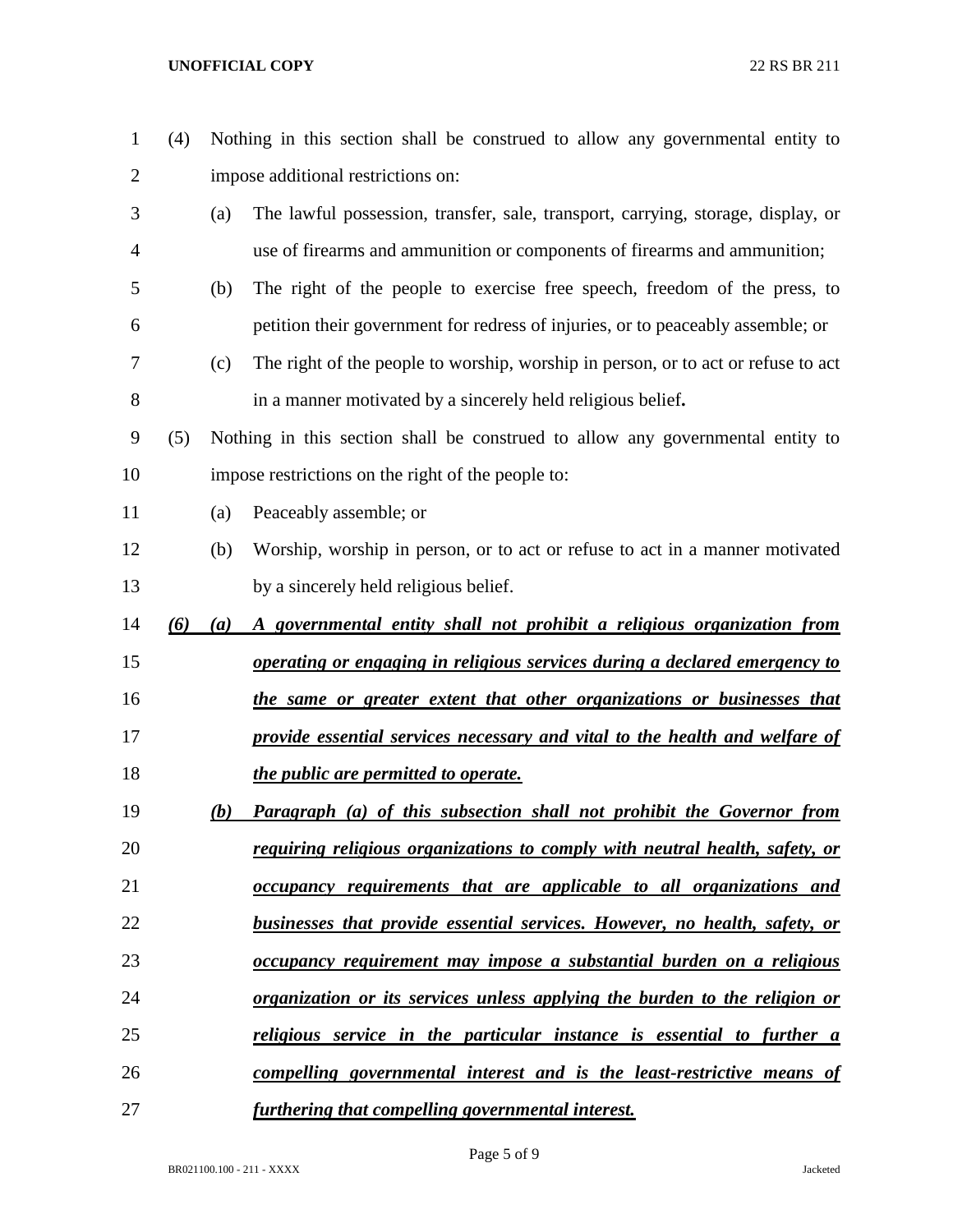| 1              | (c) | A governmental entity shall not take any discriminatory action against a              |
|----------------|-----|---------------------------------------------------------------------------------------|
| $\overline{2}$ |     | religious organization wholly or partially on the basis that such                     |
| 3              |     | <u>organization is religious, operates or seeks to operate during a state of</u>      |
| 4              |     | <u>emergency, or engages in the exercise of religion as protected under the</u>       |
| 5              |     | <b>First Amendment to the Constitution of the United States.</b>                      |
| 6              | (7) | As used in this section:                                                              |
| 7              | (a) | "Discriminatory action" means any action taken by a governmental entity               |
| 8              |     | <u>to:</u>                                                                            |
| 9              |     | 1.<br>Alter in any way the tax treatment of, cause any tax, penalty or                |
| 10             |     | payment to be assessed against, or deny, delay, or otherwise make                     |
| 11             |     | <i><u><b>unavailable an exemption from taxation;</b></u></i>                          |
| 12             |     | Disallow, deny, or otherwise make unavailable a deduction for state<br>2.             |
| 13             |     | tax purposes of any charitable contribution made to or by a religious                 |
| 14             |     | <i>organization;</i>                                                                  |
| 15             |     | 3.<br><b>Impose, levy, or assess a monetary fine, fee, civil or criminal penalty,</b> |
| 16             |     | damages award, or injunction; or                                                      |
| 17             |     | 4.<br><u>Withhold, reduce, exclude, terminate, materially alter the terms or</u>      |
| 18             |     | <u>conditions of, or otherwise make unavailable or deny any:</u>                      |
| 19             |     | State grant, contract, subcontract, cooperative agreement,<br>а.                      |
| 20             |     | guarantee, loan, scholarship, or other similar benefit from or to                     |
| 21             |     | <u>a religious organization;</u>                                                      |
| 22             |     | <u>Entitlement or benefit under a state benefit program from or to a</u><br>b.        |
| 23             |     | religious organization; or                                                            |
| 24             |     | <i>License, certification, accreditation, recognition, or other similar</i><br>c.     |
| 25             |     | <i>benefit, position, or status from or to any religious organization;</i>            |
| 26             | (b) | "Governmental entity" means:                                                          |
| 27             |     | <b>The Commonwealth or any of its political subdivisions;</b><br>1.                   |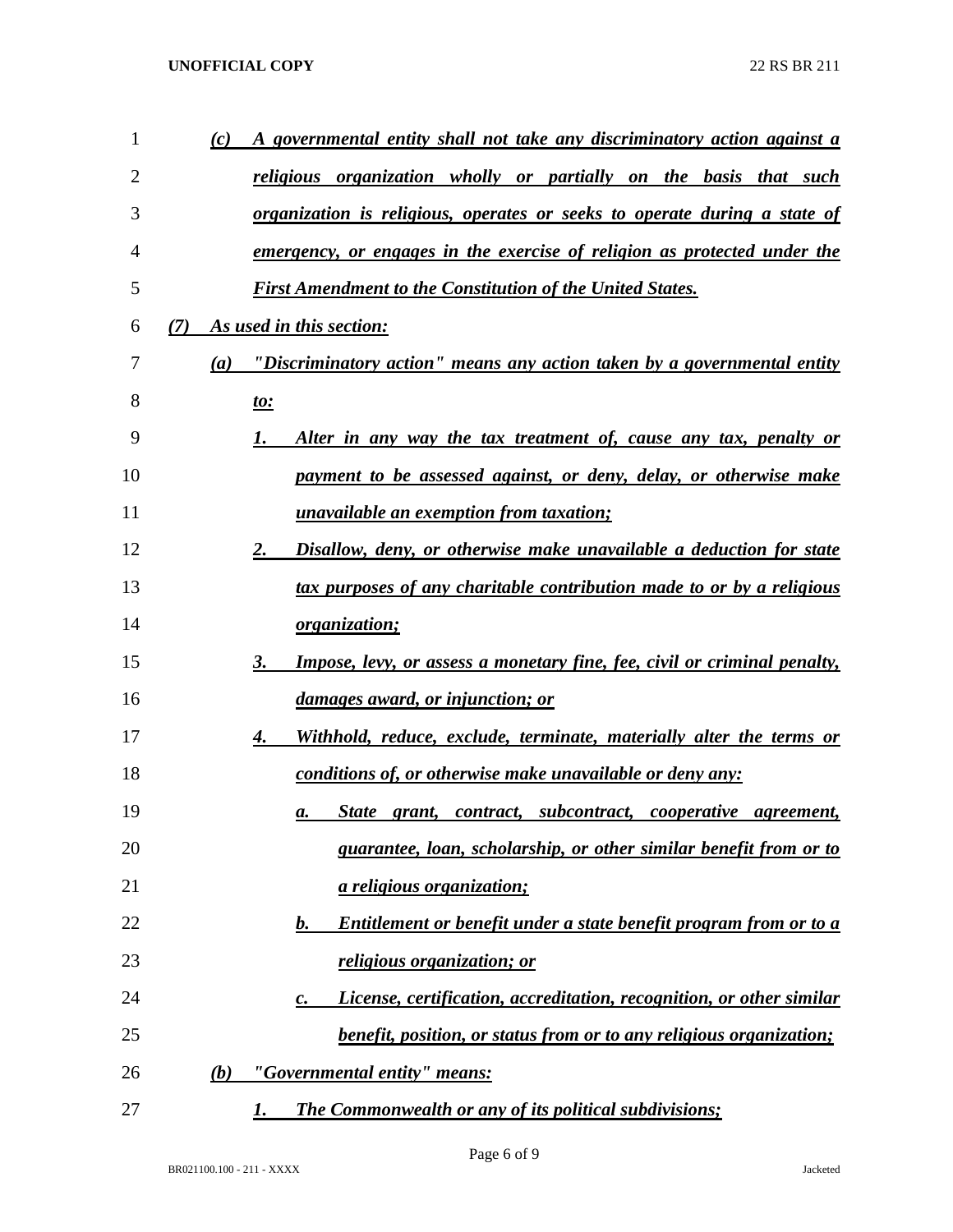| 1  | Any agency of the state described in KRS 12.020;<br>2.                                      |
|----|---------------------------------------------------------------------------------------------|
| 2  | Any person acting under color of state law; and<br>3.                                       |
| 3  | Any private person suing under or attempting to enforce a law, rule,<br>4.                  |
| 4  | or administrative regulation adopted by the state or any of its political                   |
| 5  | subdivisions;                                                                               |
| 6  | <u>"Religious organization" means:</u><br>(c)                                               |
| 7  | A house of worship, including churches, synagogues, shrines,                                |
| 8  | mosques, and temples;                                                                       |
| 9  | A religious group, corporation, association, educational institution,<br>2.                 |
| 10 | <u>ministry, order, society, or similar entity, regardless of whether it is</u>             |
| 11 | integrated or affiliated with a church or other house of worship; or                        |
| 12 | <u>Any officer, owner, employee, manager, religious leader, clergy, or</u><br>3.            |
| 13 | minister of an entity or organization described in this paragraph; and                      |
| 14 | "Religious services" means a meeting, gathering, or assembly of two (2) or<br>(d)           |
| 15 | more persons organized by a religious organization for the purpose of                       |
| 16 | worship, teaching, training, providing educational services, conducting                     |
| 17 | <u>religious rituals, or other activities that are deemed necessary by the</u>              |
| 18 | religious organization for the exercise of religion.                                        |
| 19 | A religious organization may assert a violation of this section as a claim against a<br>(8) |
| 20 | governmental entity in any judicial or administrative proceeding or as a defense            |
| 21 | in any judicial or administrative proceeding without regard to whether the                  |
| 22 | proceeding is brought by or in the name of the governmental entity, any private             |
| 23 | person, or any other party. Sovereign, governmental, and qualified immunity are             |
| 24 | waived and abolished to the extent of liability created under this section. An              |
| 25 | action asserting a violation of this section may be commenced, and relief may be            |
| 26 | granted, without regard to whether the religious organization commencing the                |
| 27 | action has sought or exhausted administrative remedies.                                     |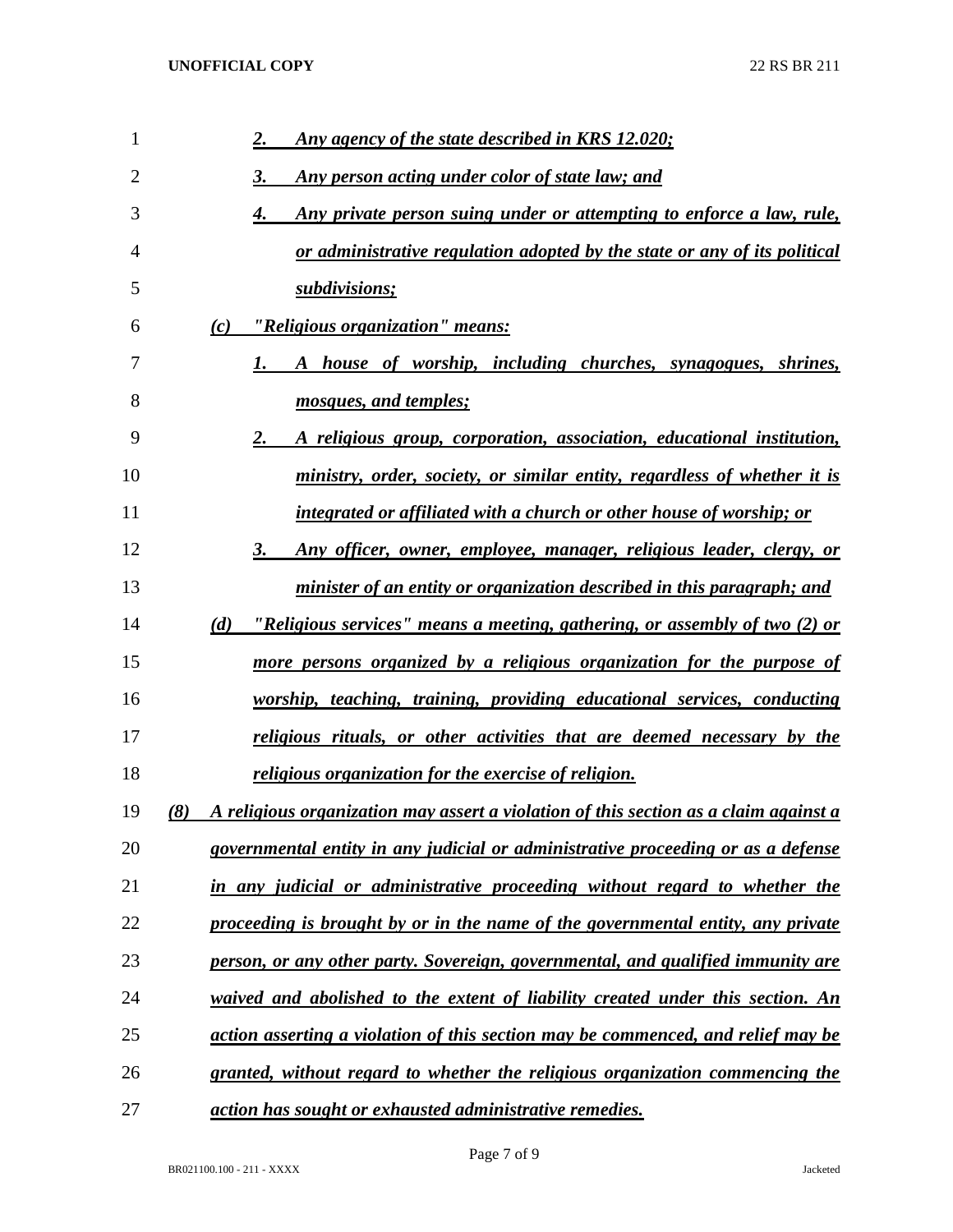## **UNOFFICIAL COPY** 22 RS BR 211

| 1  | Remedies available to a religious organization under this section against a<br>(9)         |
|----|--------------------------------------------------------------------------------------------|
| 2  | <u>governmental entity include:</u>                                                        |
| 3  | <b>Declaratory relief;</b><br>(a)                                                          |
| 4  | Injunctive relief to prevent or remedy a violation of this section or the<br>(b)           |
| 5  | effects of such violation;                                                                 |
| 6  | Compensatory damages for pecuniary and non-pecuniary losses;<br>$\left( c\right)$          |
| 7  | <b>Reasonable attorneys' fees and costs; and</b><br>(d)                                    |
| 8  | Any other appropriate relief.<br>(e)                                                       |
| 9  | Remedies available to a religious organization under this section against a person<br>(10) |
| 10 | not acting under color of state law shall be limited to declaratory and injunctive         |
| 11 | relief.                                                                                    |
| 12 | <b>This section:</b><br>(11)                                                               |
| 13 | Shall be construed in favor of a broad protection of free exercise of<br>(a)               |
| 14 | religion;                                                                                  |
| 15 | Shall be in addition to the protections provided under state and federal laws<br>(b)       |
| 16 | and constitutions. Nothing in this section shall be construed to:                          |
| 17 | <b>Preempt or repeal any state law or local ordinance that is equally or</b><br>1.         |
| 18 | more protective of free exercise of religion; or                                           |
| 19 | <u>Narrow the meaning or application of any state law or local ordinance</u><br>2.         |
| 20 | protecting free exercise of religion; and                                                  |
| 21 | Applies to, and in cases of conflict, supersedes:<br>(c)                                   |
| 22 | <b>Each statute of the Commonwealth that infringes upon the free</b><br>1.                 |
| 23 | exercise of religion protected by this section, unless a conflicting                       |
| 24 | statute is expressly made exempt from the application of this section;                     |
| 25 | <u>and</u>                                                                                 |
| 26 | Any ordinance, rule, administrative regulation, order, opinion,<br><u>2.</u>               |
| 27 | decision, practice, or other exercise of a governmental entity's                           |